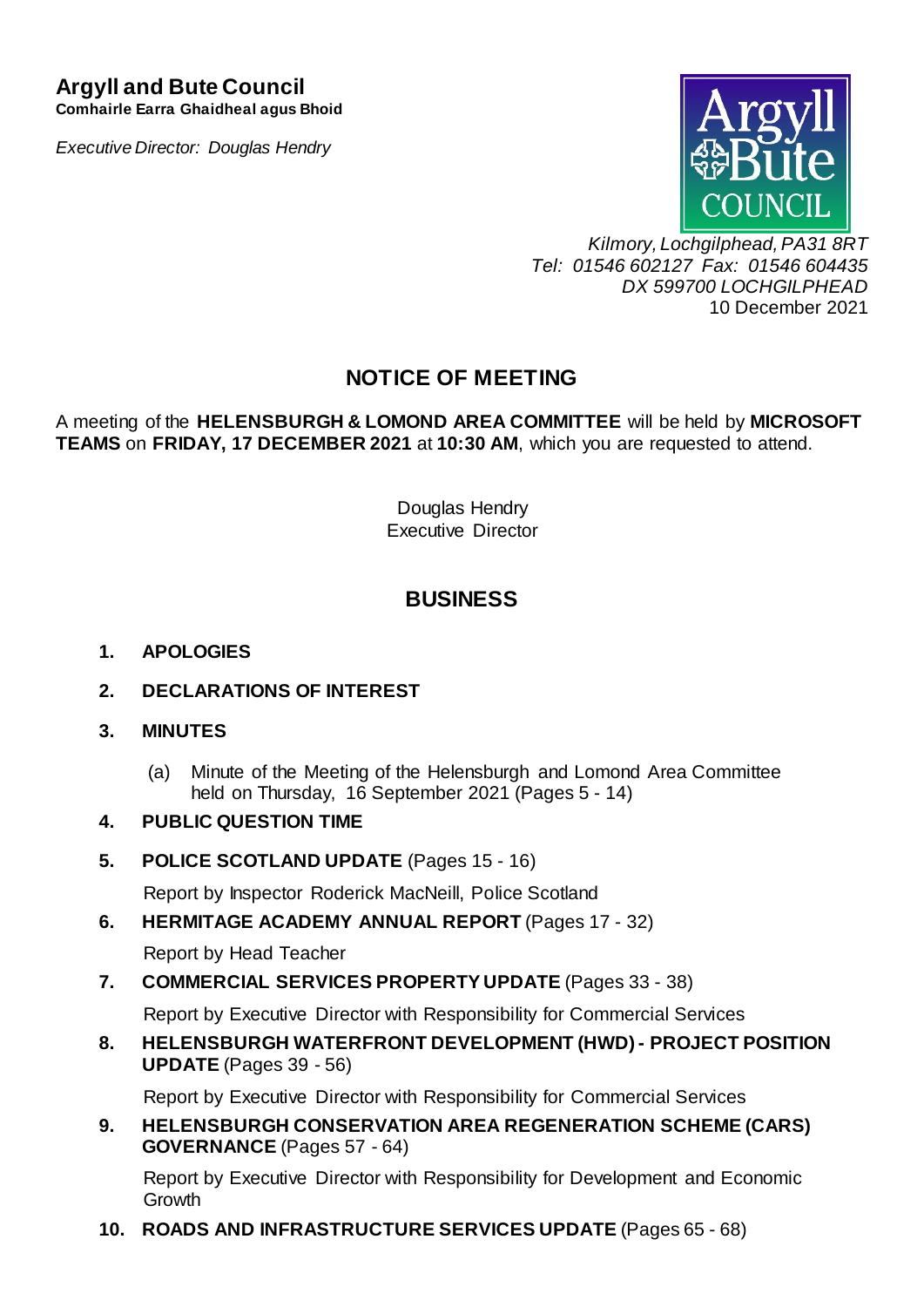Report by Executive Director with Responsibility for Roads and Infrastructure **Services** 

#### **11. PIERS AND HARBOURS - GOUROCK - DUNOON - KILCREGGAN HARBOUR REFERENCE GROUP**

- (a) Report by Executive Director with Responsibility for Roads and Infrastructure Services (Pages 69 - 80)
- (b) Presentation by Caledonian Maritime Assets Ltd (to follow)

### **12. APPOINTMENT TO AREA COMMUNITY PLANNING GROUP AND GOUROCK, DUNOON AND KILCREGGAN HARBOUR REFERENCE GROUP** (Pages 81 - 84)

Report by Executive Director with Responsibility for Legal and Regulatory Support

### **13. CHARITABLE TRUSTS, BEQUESTS AND TRUST FUNDS** (Pages 85 - 92)

Report by Executive Director with Responsibility for Legal and Regulatory Support

### **14. AREA SCORECARD FQ2 2021/22** (Pages 93 - 106)

Report by Executive Director with Responsibility for Customer Support Services

### **15. ARGYLL AND BUTE HEALTH AND SOCIAL CARE PARTNERSHIP ANNUAL PERFORMANCE REPORT 2020/21** (Pages 107 - 142)

Report by Head of Strategic Planning, Performance and Technology – Argyll and Bute Health and Social Care Partnership

### **REPORTS FOR NOTING**

**16. HELENSBURGH AND LOMOND AREA COMMITTEE WORKPLAN** (Pages 143 - 148)

### **ITEM FOR CONSIDERATION**

### **17. HELENSBURGH, CARDROSS AND DUMBARTON CYCLEPATH UPDATE** (Pages 149 - 154)

Report by Executive Director with Responsibility for Development and Economic **Growth** 

(a) Helensburgh, Cardross and Dumbarton Cyclepath Programme (Pages 155 - 156)

Report by Executive Director with Responsibility for Development and Economic Growth

E1 (b) Helensburgh, Cardross and Dumbarton Cyclepath - Update on Land Negotiations (Pages 157 - 160)

> Exempt Appendix by Executive Director with Responsibility for Development and Economic Growth

The Committee will be asked to pass a resolution in terms of Section 50(A)(4) of the Local Government (Scotland) Act 1973 to exclude the public for items of business with an "E" on the grounds that it is likely to involve the disclosure of exempt information as defined in the appropriate paragraph of Part I of Schedule 7a to the Local Government (Scotland) Act 1973.

The appropriate paragraph is:-

**E1 – Paragraph 6 -** Information relating to the financial or business affairs of any